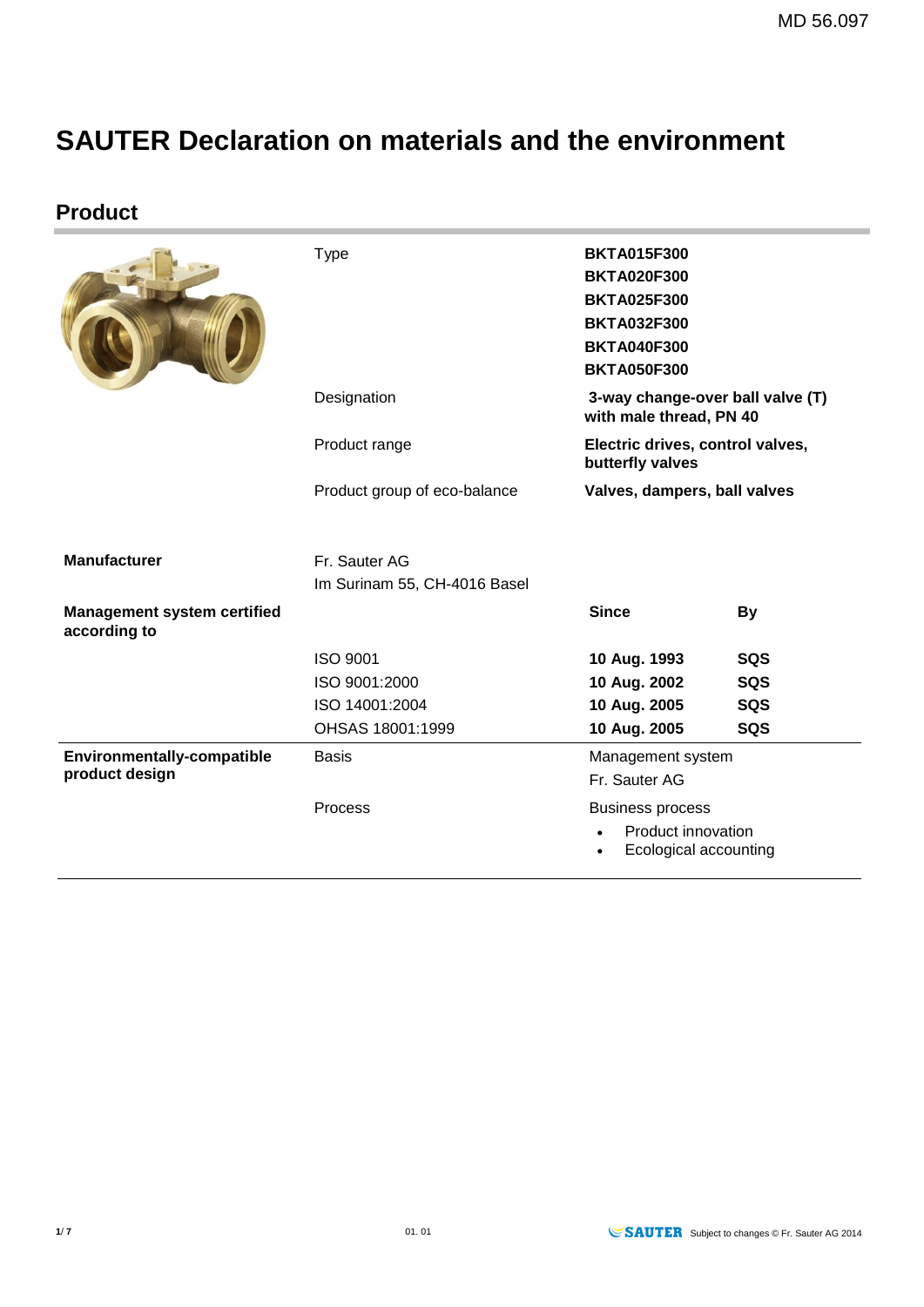| <b>Product description</b> | CE conformity                                                                            |                                                                                  |  |
|----------------------------|------------------------------------------------------------------------------------------|----------------------------------------------------------------------------------|--|
|                            | Function, operation, maintenance,<br>service                                             | PDS 56,097                                                                       |  |
| <b>Environmental risk</b>  | Fire protection according to                                                             | EN 60695-2-11, EN 60695-10-2                                                     |  |
|                            | Fire load $1$<br>Hazardous substances <sup>2</sup><br>Banned substances (see link below) | $0.10.7$ MJ<br>Conforming to RoHS 2011/65/EU<br>Conforming to REACH 1907/2006/EC |  |
|                            | Parts containing halogen (causing<br>corrosive smoke)                                    | None                                                                             |  |
|                            | Liquids polluting the aquatic<br>environment                                             | None                                                                             |  |
|                            | <b>Explosive substances</b>                                                              | None                                                                             |  |
| Packaging $3$              | Cardboard box                                                                            | $36117$ g                                                                        |  |
|                            | Paper                                                                                    | 5<br>g                                                                           |  |

## **Materials**

|                                                                 | Total weight<br>of product <sup>4</sup> |           | 4322850 g Material Safety Data<br>Sheet (MSDS) | EU waste code <sup>5</sup> |
|-----------------------------------------------------------------|-----------------------------------------|-----------|------------------------------------------------|----------------------------|
| <b>Plastic</b>                                                  |                                         |           |                                                |                            |
| <b>EPDM</b>                                                     | (o-rings)                               | $13$ g    | Yes                                            | 20 01 39                   |
| <b>PTFE</b>                                                     | (glide ring, collar)                    | $235$ g   | Yes                                            | 20 01 39                   |
| <b>Metal</b>                                                    |                                         |           |                                                |                            |
| Dezincification resistant brass CW602N<br>(body, spindle, ball) |                                         | 4292812 g | Not required                                   | 20 01 40                   |
|                                                                 | <b>Printed circuit board</b>            |           |                                                |                            |
| None                                                            |                                         |           |                                                |                            |
| <b>Various</b>                                                  |                                         |           |                                                |                            |
| None                                                            |                                         |           |                                                |                            |
|                                                                 | <b>Special components</b>               |           |                                                |                            |

None

 1 See **Remarks** on last page

 $2$  Only applies to electrical devices

 $3$  Directive 94/62/EC and follow-on document, ruling 97/129/EC

<sup>4</sup> See **Remarks** on last page

<sup>5</sup> Directive 75/442/EEC and follow-on document, ruling 2001/118/EC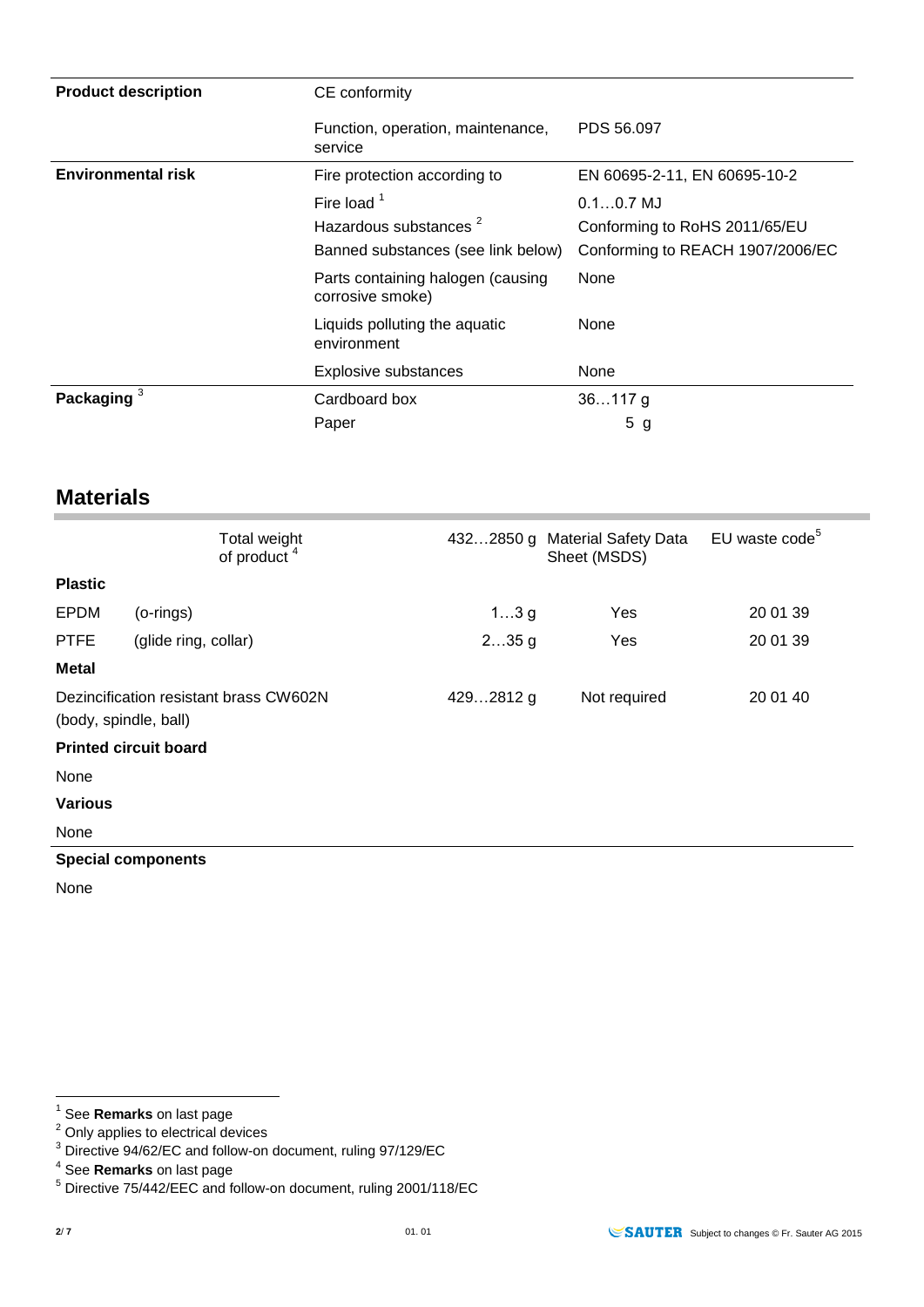A

#### **Note**

The following materials balance and the calculation of the environmental impact relate to types BKTA015F300 and BKTA050F300.



**Materials balance**

BKTA050F300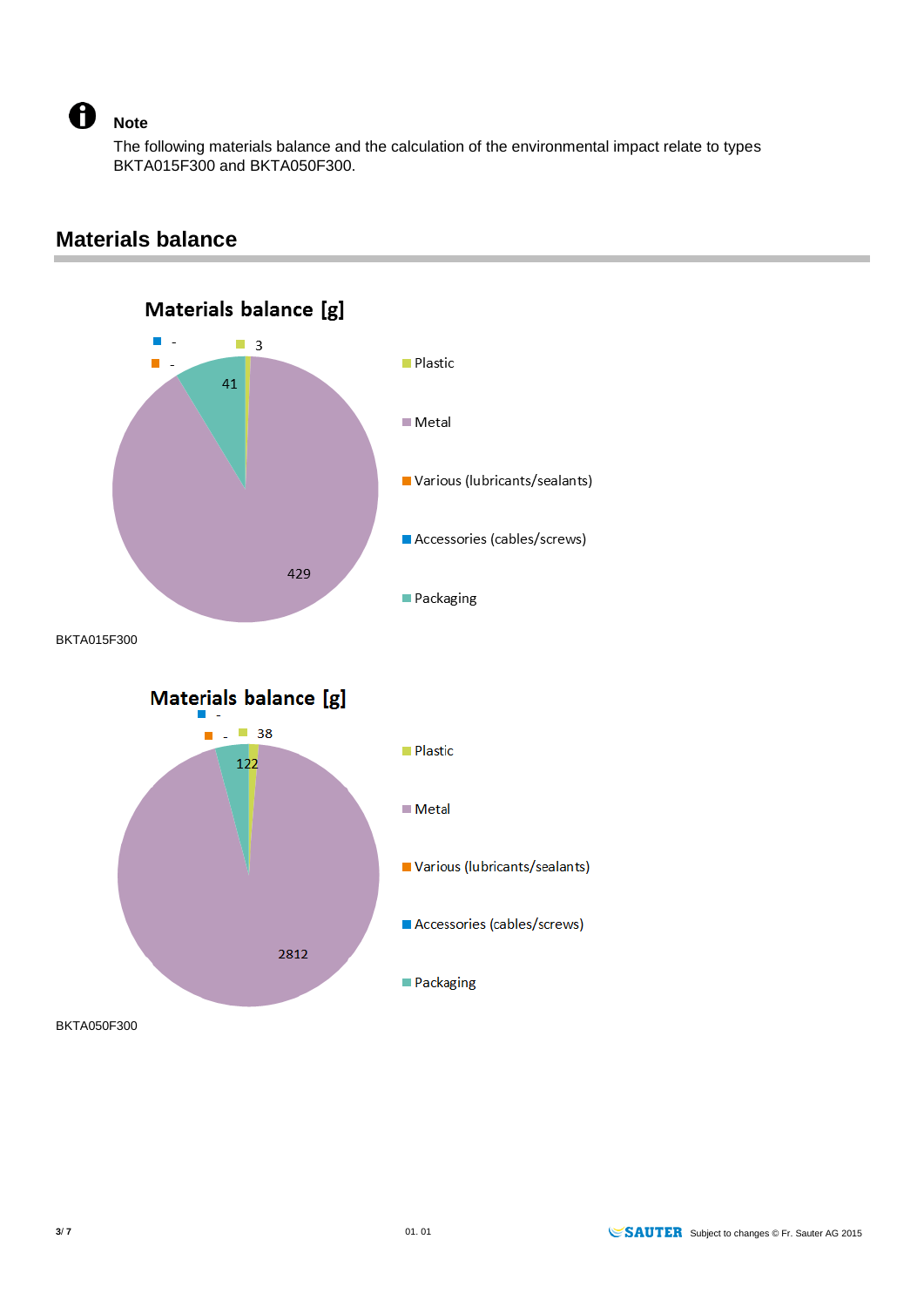Evaluation over the entire life stage of 8 years in a typical utilisation scenario. The results additionally shown are based on a method of ecological scarcity that combines various environmental effects into an "environmental impact points" key figure. The method is based on Switzerland's environmental targets and evaluates the individual effects depending on the "Distance to Target.

|                                                    |             | <b>Production</b> |                    |                 |
|----------------------------------------------------|-------------|-------------------|--------------------|-----------------|
| <b>Standard Indicators</b>                         | <b>Unit</b> | "cradle to gate"  | <b>Utilisation</b> | <b>Disposal</b> |
|                                                    |             |                   |                    |                 |
| Global warming potential<br>(GWP), IPCC 2007, 100a |             |                   |                    |                 |
|                                                    | kg CO2 eq.  | 2.3               |                    | 0.00            |
| Cumulative energy demand                           |             |                   |                    |                 |
| (non-renewable resources)                          | MJ eq.      | 30                |                    | 0.0             |
|                                                    |             |                   |                    |                 |
| Cumulative energy demand                           |             |                   |                    |                 |
| (renewable resources)                              | MJ eq.      | 6                 |                    | 0.00            |
| Acidification potential,                           |             |                   |                    |                 |
| <b>CML 2001</b>                                    | kg SO2 eq.  | 5.85E-02          |                    | 1.45E-05        |
|                                                    |             |                   |                    |                 |
| Eutrophication potential,                          |             |                   |                    |                 |
| <b>CML 2001</b>                                    | kg PO4- eg. | 6.31E-02          |                    | 4.97E-06        |
|                                                    |             |                   |                    |                 |
| Ozone creation potential,                          |             |                   |                    |                 |
| CML 2001                                           | kg C2H4 eq. | 2.27E-03          |                    | 5.80E-07        |
| <b>Complementary indicators</b>                    |             |                   |                    |                 |
|                                                    |             |                   |                    |                 |
|                                                    |             |                   |                    |                 |
| Human toxicity, cancer effects, ILCD 2011          | <b>CTUh</b> | 1.18E-06          |                    | 2.13E-10        |
|                                                    |             |                   |                    |                 |
| Particulate matter, ILCD 2011                      | kg PM2.5 eq | 4.79E-03          |                    | 1.78E-06        |
|                                                    |             |                   |                    |                 |
| Ecological scarcity 2006 :                         |             |                   |                    |                 |
| Total                                              | <b>UBP</b>  | 23'700            |                    | 30              |

BKTA015F300

| <b>Standard Indicators</b>                | <b>Unit</b>            | <b>Production</b><br>"cradle to gate" | <b>Utilisation</b> | <b>Disposal</b> |
|-------------------------------------------|------------------------|---------------------------------------|--------------------|-----------------|
| Global warming potential                  |                        |                                       |                    |                 |
| (GWP), IPCC 2007, 100a                    | kg CO <sub>2</sub> eg. | 22.4                                  |                    | 0.02            |
| Cumulative energy demand                  |                        |                                       |                    |                 |
| (non-renewable resources)                 | MJ eq.                 | 200                                   |                    | 0.2             |
| Cumulative energy demand                  |                        |                                       |                    |                 |
| (renewable resources)                     | MJ eq.                 | 33                                    |                    | 0.00            |
| Acidification potential,                  |                        |                                       |                    |                 |
| <b>CML 2001</b>                           | kg SO2 eg.             | 3.51E-01                              |                    | 9.14E-05        |
| Eutrophication potential,                 |                        |                                       |                    |                 |
| <b>CML 2001</b>                           | kg PO4-- eg.           | 3.75E-01                              |                    | 2.89E-05        |
| Ozone creation potential,                 |                        |                                       |                    |                 |
| <b>CML 2001</b>                           | kg C2H4 eg.            | 1.37E-02                              |                    | 3.67E-06        |
| <b>Complementary indicators</b>           |                        |                                       |                    |                 |
|                                           |                        |                                       |                    |                 |
| Human toxicity, cancer effects, ILCD 2011 | <b>CTUh</b>            | 7.09E-06                              |                    | 1.35E-09        |
|                                           |                        |                                       |                    |                 |
| Particulate matter, ILCD 2011             | kg PM2.5 eg            | 2.86E-02                              |                    | 1.13E-05        |
| Ecological scarcity 2006 :                |                        |                                       |                    |                 |
| Total                                     | <b>UBP</b>             | 145'100                               |                    | 170             |

BKTA050F300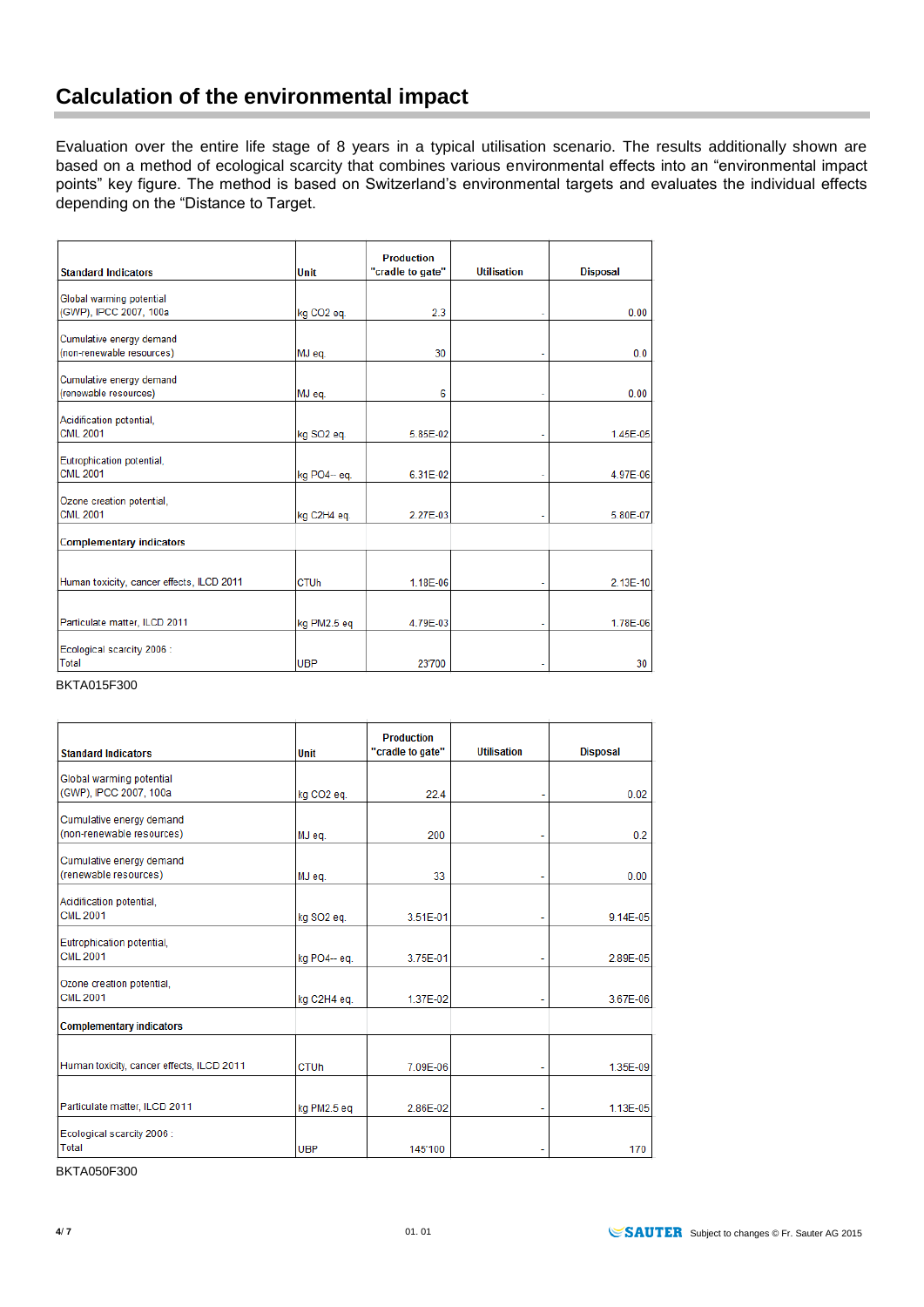

BKTA050F300

The relationship of the contributions made by the utilisation in comparison to those made by the production and disposal depends on the intensity of the utilisation (utilisation scenario).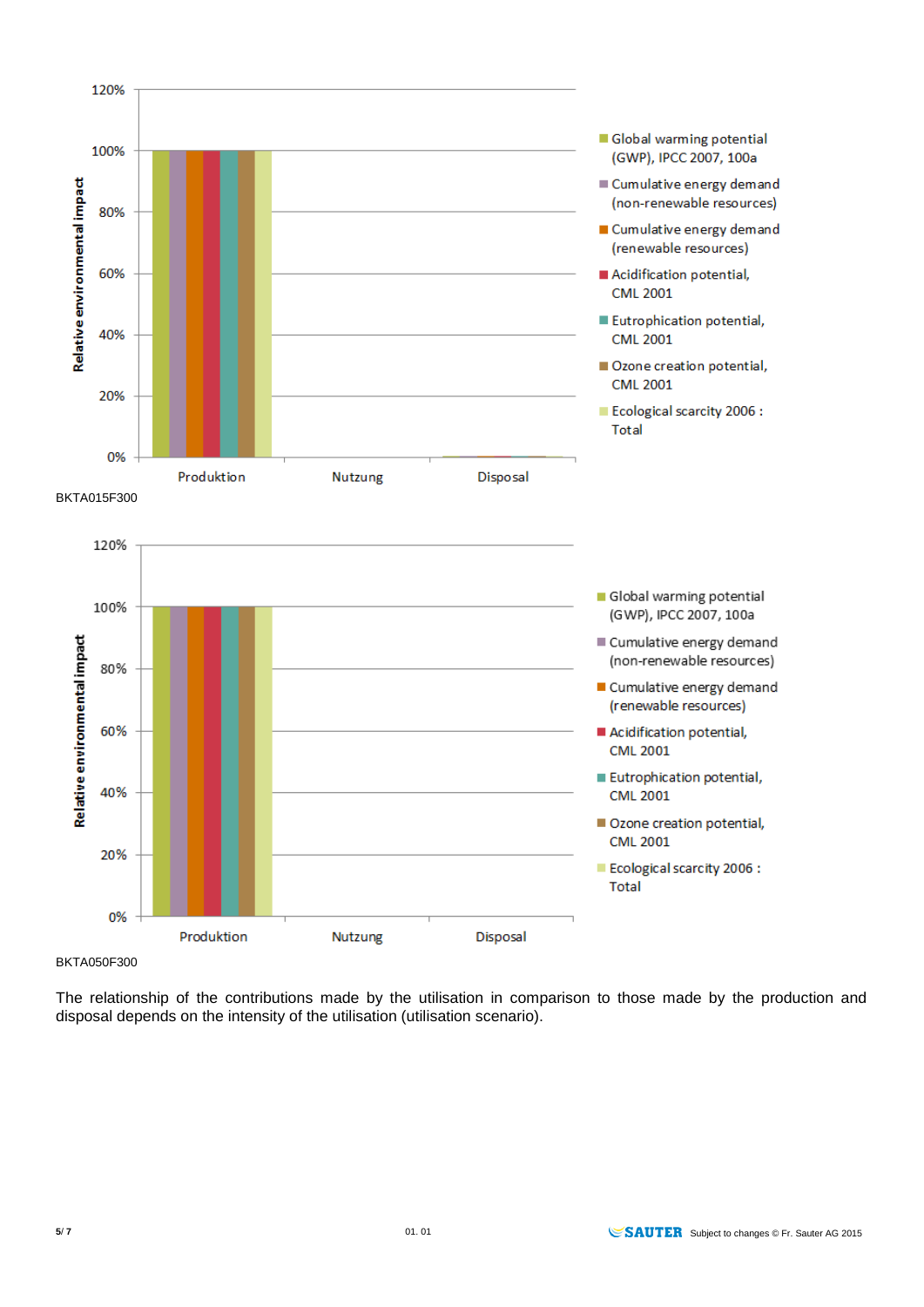| Disposal                       | The device must be disposed of as waste from electrical and electronic<br>equipment (electrical/electronic scrap) and must not be disposed of as<br>household waste. This applies in particular to the PCB assembly.<br>It is possible that special treatment for special components is compulsory<br>by law or makes ecological sense.                             |             |  |
|--------------------------------|---------------------------------------------------------------------------------------------------------------------------------------------------------------------------------------------------------------------------------------------------------------------------------------------------------------------------------------------------------------------|-------------|--|
|                                |                                                                                                                                                                                                                                                                                                                                                                     |             |  |
|                                | Packaging:                                                                                                                                                                                                                                                                                                                                                          |             |  |
|                                | Recyclable                                                                                                                                                                                                                                                                                                                                                          |             |  |
|                                | The local and currently valid laws (WEEE2012/19/EU) must be observed.                                                                                                                                                                                                                                                                                               |             |  |
|                                | <b>Special information:</b>                                                                                                                                                                                                                                                                                                                                         |             |  |
|                                | Observe operating temperature<br>$\bullet$<br>Remove pressure before changing any spare parts<br>٠                                                                                                                                                                                                                                                                  |             |  |
|                                |                                                                                                                                                                                                                                                                                                                                                                     |             |  |
| <b>Remarks</b>                 | Observe fitting instructions on drawing<br>$\bullet$<br><sup>(1)</sup> Depending on the fire load for the type:                                                                                                                                                                                                                                                     |             |  |
|                                | All                                                                                                                                                                                                                                                                                                                                                                 | $0.10.7$ MJ |  |
|                                |                                                                                                                                                                                                                                                                                                                                                                     |             |  |
|                                | <sup>(2)</sup> Depending on the weight of the type:                                                                                                                                                                                                                                                                                                                 |             |  |
|                                | <b>BKTA015F300</b>                                                                                                                                                                                                                                                                                                                                                  | 432 g       |  |
|                                | <b>BKTA020F300</b>                                                                                                                                                                                                                                                                                                                                                  | 680 g       |  |
|                                | <b>BKTA025F300</b>                                                                                                                                                                                                                                                                                                                                                  | 750 g       |  |
|                                | <b>BKTA032F300</b>                                                                                                                                                                                                                                                                                                                                                  | $1200$ g    |  |
|                                | <b>BKTA040F300</b>                                                                                                                                                                                                                                                                                                                                                  | 1840 g      |  |
|                                | <b>BKTA050F300</b>                                                                                                                                                                                                                                                                                                                                                  | 2850 g      |  |
| How the environment benefits   | With these products we make a significant contribution to energy savings in<br>buildings and to reducing global warming.                                                                                                                                                                                                                                            |             |  |
|                                | In the Green Building area, our products ensure that customer requirements<br>are fulfilled optimally and that there is cost efficiency over the entire building<br>life-cycle.<br>These heavy-duty valves have an extremely long serviceable life<br>and require no maintenance.<br>Energy savings on heating and cooling due to good regulability of<br>the flow. |             |  |
|                                |                                                                                                                                                                                                                                                                                                                                                                     |             |  |
|                                |                                                                                                                                                                                                                                                                                                                                                                     |             |  |
|                                | Optimum use of raw materials.                                                                                                                                                                                                                                                                                                                                       |             |  |
| <b>Extent of applicability</b> | This declaration is an environmental declaration based on ISO 14025 and<br>describes the environmental impact of the product over its entire life stage.<br>The declaration is made in a compact form without an external check or<br>registration.                                                                                                                 |             |  |
|                                | The data gathered have been evaluated with existing data inventories for<br>production processes from the ecoinvent 2.2 European database.                                                                                                                                                                                                                          |             |  |
|                                | For the determination of the energy requirement during the utilisation phase<br>of the product, standard HVAC applications and average climatic conditions<br>in Switzerland were assumed, based on the ecological accounting for the<br>corresponding product group.                                                                                               |             |  |